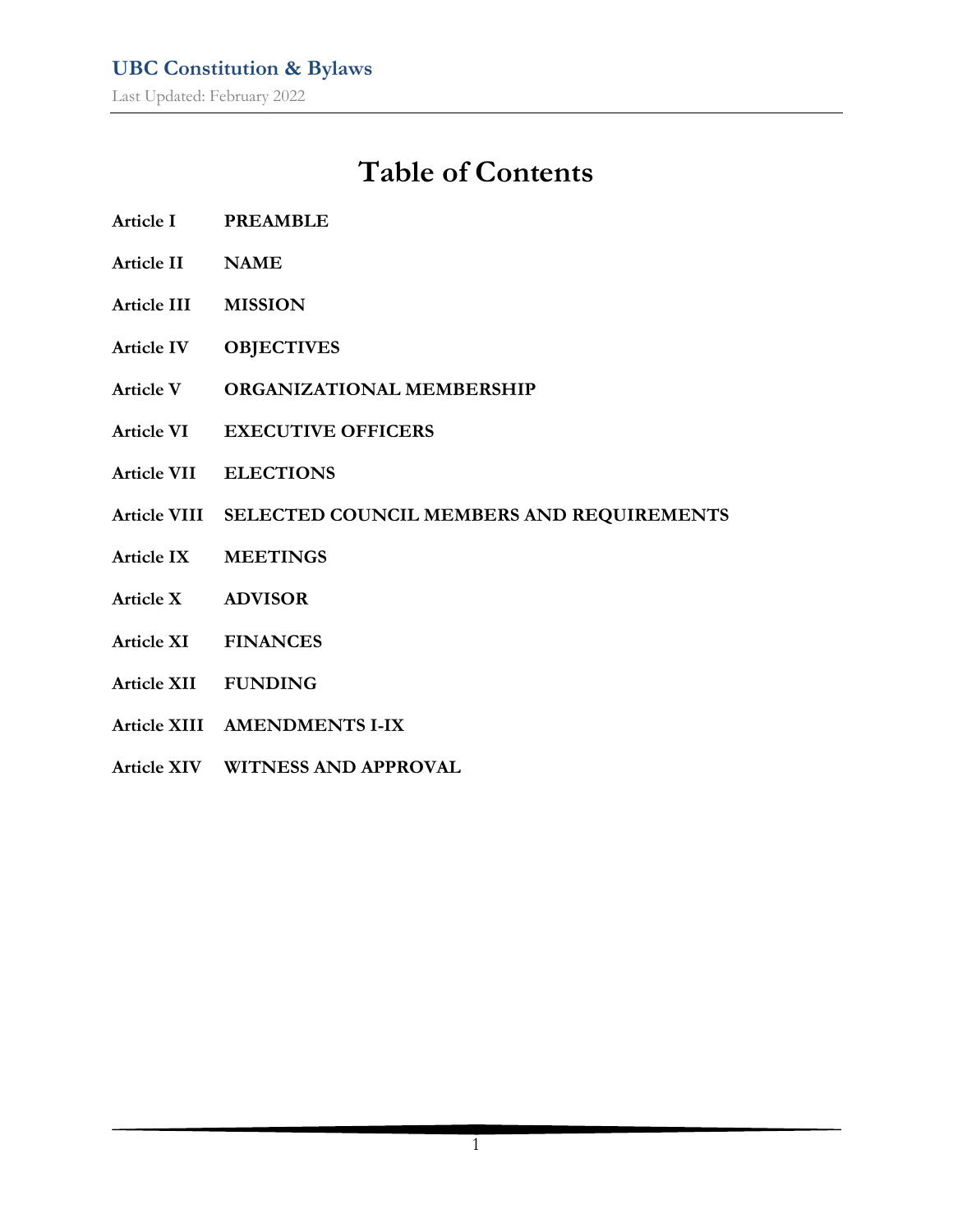Last Updated: 12 April 2021

#### **Article I. PREAMBLE**

The Undergraduate Business Council was organized in the early 1950s as an undergraduate advisory organization for the purposes stated in this Constitution. This Constitution was adopted on the fifteenth day of September 2017.

#### **Article II. NAME**

The name of this undergraduate student organization shall be the UNDERGRADUATE BUSINESS COUNCIL of the University of Kansas School of Business. Hereinafter, the organization shall be referred to as the UBC.

#### **Article III. MISSION**

The Kansas Undergraduate Business Council exists to serve the KU School of Business by representing the student body in matters of importance, by providing support to its constituents, by promoting a culture of engagement and inclusion, and by acting as student leaders within the School.

#### **Article IV. OBJECTIVES**

The objectives of the UBC shall be:

- a) To serve and promote the School of Business, both on campus and to the business community as a whole
- b) To act as an umbrella organization for other undergraduate School of Business organizations and to serve and promote these member organizations
- c) To develop and inspire future business leaders with the vision of tomorrow
- d) To provide a forum for students to interact with faculty and other students

#### **Article V. ORGANIZATIONAL MEMBERSHIP**

As the umbrella organization in the School of Business, the UBC shall offer organizational membership to approved student organizations.

To become an organizational member of the UBC, an organization must:

- a) Be recognized by the University of Kansas and have been in existence for at least one semester
- b) Be comprised of at least 2/3 School of Business undergraduate students
- c) Be registered with the Student Involvement and Leadership Center (SILC)
- d) Be a business organization representing the interests of the students within the School of Business
- e) Submit a written request of membership, copy of constitution, proof of University recognition, and demonstrate commitment to the UBC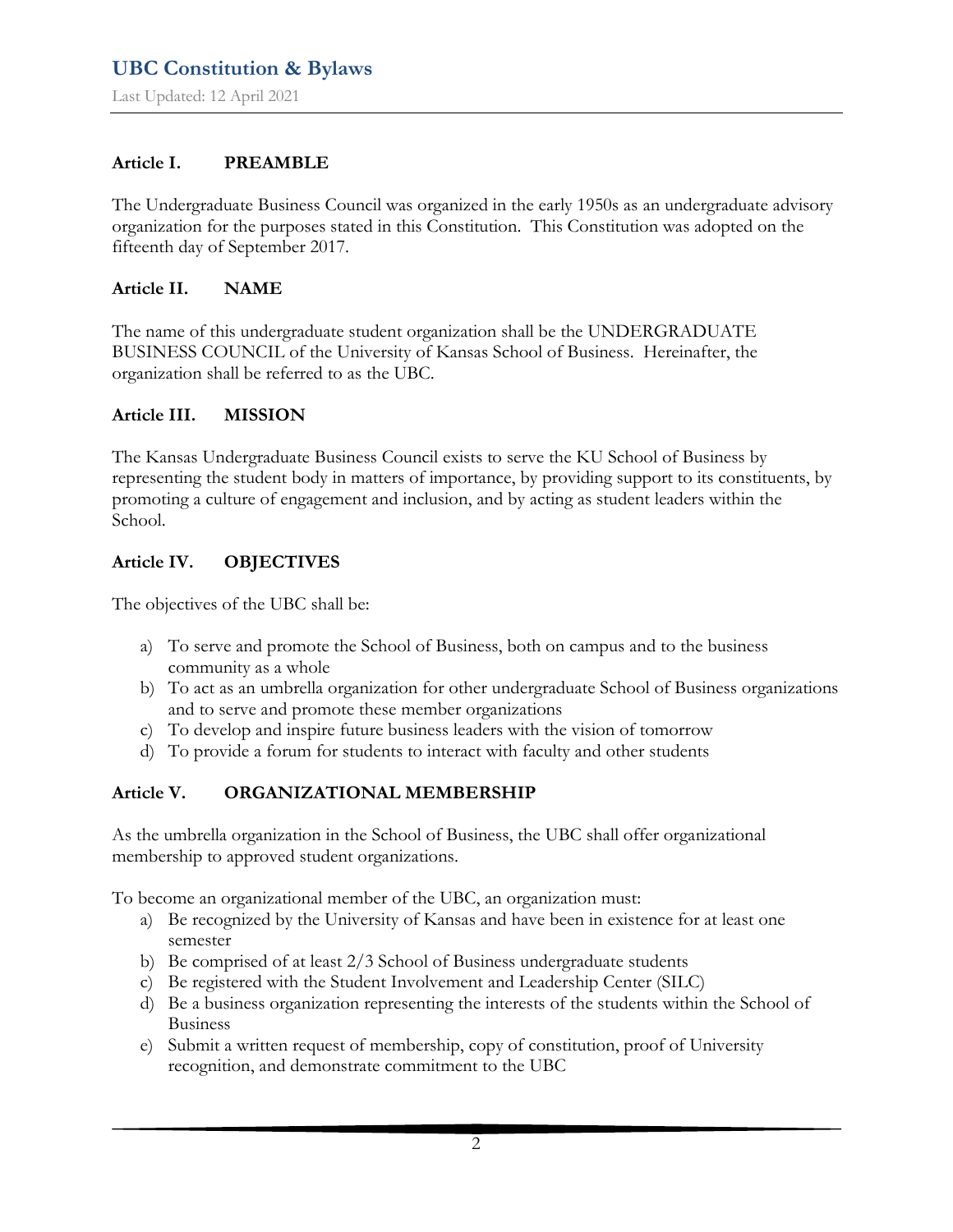Last Updated: February 2022

f) Obtain a 2/3 approval vote by the UBC Executive Board at a regularly scheduled meeting

Organizational responsibilities to the UBC include:

- a) Responsibly representing the interest of the member organization to the UBC in its affairs
- b) Actively serving and supporting the mission, objectives, and activities of the UBC
- c) Requiring representatives to regularly attend the UBC meetings and encourage participation in all UBC activities (refer to Article VII)
- d) Providing a current list of its officers to the Executive Officers of the UBC at the beginning of each semester
- e) Supplying the UBC with a list of its calendar events as they become known to the organization

Organizational representation on the UBC:

- a) Each member organization shall appoint one UBC Representative
- b) Appointed representatives must assume responsibility for a minimum of one semester
- c) Organizations must maintain professionally responsible behavior throughout all aspects of the organization
- d) Organizations shall report their membership size in the Fall semester

Responsibilities of UBC Representatives include:

- a) Faithfully representing the interests of the respective member organization by attending UBC general assembly meetings and participating in required UBC activities
- b) Routinely informing the organization's officers, advisors, and members of the UBC agenda and activities
- c) Maintaining good standing in the UBC as established by the Executive Officers
- d) Maintaining good standing in the School of Business and the University of Kansas

Grounds for Removal of UBC Organizational Membership:

- a) Any organization which consistently fails to fulfil its obligations to UBC risks having its membership revoked
- b) Grounds for probation of organizational membership include:
	- i. Failure to be represented at more than 1 General Assembly meeting per year
	- ii. Failure to provide updated officers for more than 1 semester
	- iii. Failure to demonstrate that the organization is active and is pursuing its mission statement over the year
	- iv. Any indication that the organization or its officers are no longer in good standing with the School of Business
- c) Grounds for suspension of organizational membership include:
	- i. Notified of probation status for 1 semester with no response
- d) Any organization on probation can be reinstated at any time upon request and with a majority executive officer vote. Any suspended organization may reapply for membership in the subsequent semester given it meets the membership requirements.

# **Article VI. EXECUTIVE OFFICERS**

The Council shall be managed by a board of Executive Officers. The list of officers shall include: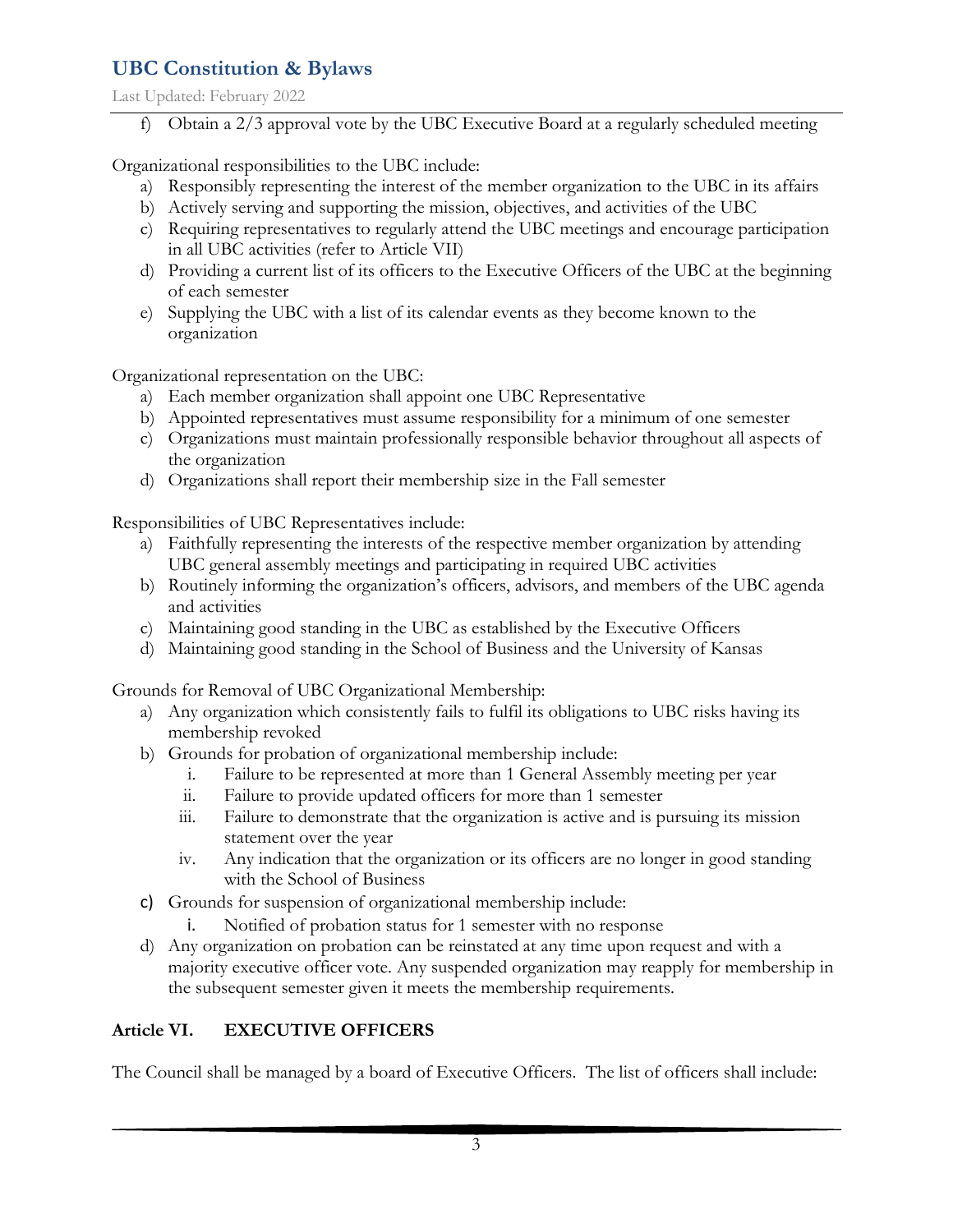Last Updated: 12 April 2021

*President Vice President Director of Outreach Director of Funding Director of Marketing Director of Events Director of J-Café*

For UBC Senator and First Year Intern positions, see Amendments III and IV. The Executive Officers shall be chosen via a democratic election process. For election procedures, see Article VII.

To be considered for a UBC Executive Officer position, a student must

- a) Be an undergraduate student in the School of Business
- b) Be in good standing with the University, the School of Business, and the UBC
- c) Be able to serve a full-year term

Description of Executive Officer Duties

*President* – Preside over UBC meetings and maintain relations with organizational presidents, faculty, administration, and those outside the School of Business

*Vice President* – Maintain internal relations within the UBC including committees and member involvement

*Director of Outreach* – Serve as the liaison between the UBC and its constituents, including member organizations, general members, and all other interested students

*Director of Funding* – Manage all aspects of fund distribution to clubs in the form of general allocation, special event, and travel expense requests

*Director of Marketing* – Maintain the website and social media pages and lead the promotion of all UBC events and activities

*Director of Events* – Lead in the creation, planning, and execution of all UBC events

*Director of J-Café* – Serve as Treasurer of the J Cafe, handling financial matters and business decisions while acting as a conduit to the UBC

#### Attendance

- a) General Absence Policy:
	- i. Missing a meeting is one absence
	- ii. Missing a required event is one absence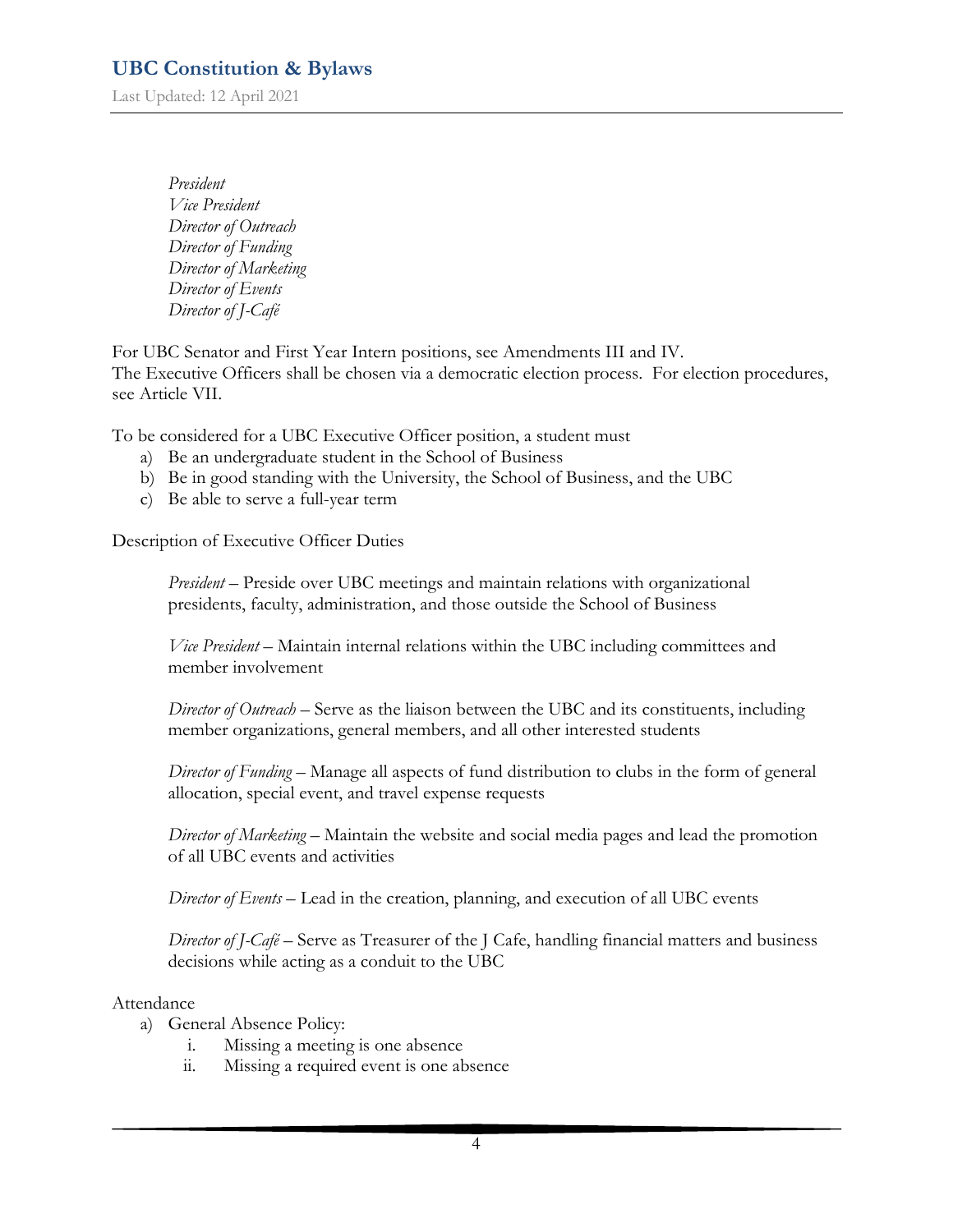Last Updated: February 2022

- b) Late Policy:
	- i. Being late to a meeting is a half absence
	- ii. Being late to a required event is a half absence
- c) Excused absences:
	- i. Marriage or death in the immediate family
	- ii. Medical emergency in the immediate family
	- iii. University of Kansas required class or examination
	- iv. Job or internship interview
	- v. Other absences, including those for religious holidays and recruiting events, shall be excused at the discretion of the President and Vice President

Grounds for Executive Board Member Removal

- a) While not inclusive, the following are grounds for removal from the Executive Board:
	- i. Three unexcused absences at Executive Board Meetings in one semester
	- ii. Consistent lack of participation in UBC events throughout the semester
	- iii. Failure to meet the obligations and duties set forth in this Constitution
	- iv. Failure to maintain good standing in the School of Business
- b) Removal will be at the discretion of the President, Vice President, and Faculty Advisor
- c) If a member is in consideration of being removed, he or she will receive one warning from the President and Vice President
- d) If the relevant circumstances persist, then the member will be asked to step down from his or her position on the Executive Board
- e) Following a Board Member removal, an application process will be held at the beginning of the next semester to fill the vacant seat

Impeachment Procedures

- a) The President or Vice President may be removed from his or her duties via impeachment
- b) To impeach, an Executive Board member must announce during a regularly scheduled meeting which member he or she wishes to impeach and the specific charge(s) brought against that member. The accused member must be present.
- c) Upon declaration of impeachment, the accuser will have one minute to present the charge, and the accused will have one minute to defend his or her case. The impeachment declaration will then be put to a vote. A simple majority is required to approve the impeachment declaration. Impeachment procedures may then proceed if approved
- d) At the next regularly-scheduled meeting, the accused and the accuser may present their arguments. The accused and the accuser will both stand before council. The accuser will have two minutes to present his or her case. The accused will have two minutes to refute the accuser's arguments, and have one minute to cross-examine the accuser.
- e) The Executive Board will be allowed five minutes of questions for each party, after which the Board will vote. A three-fourths majority of the entire Board is required to remove the accused. No further vote on this impeachment can be made.
- f) The Faculty Advisor will moderate the impeachment process.

### **Article VII. ELECTIONS**

Elections shall be held for Executive Officer positions via the following process

a) Elections shall be held during April General Assembly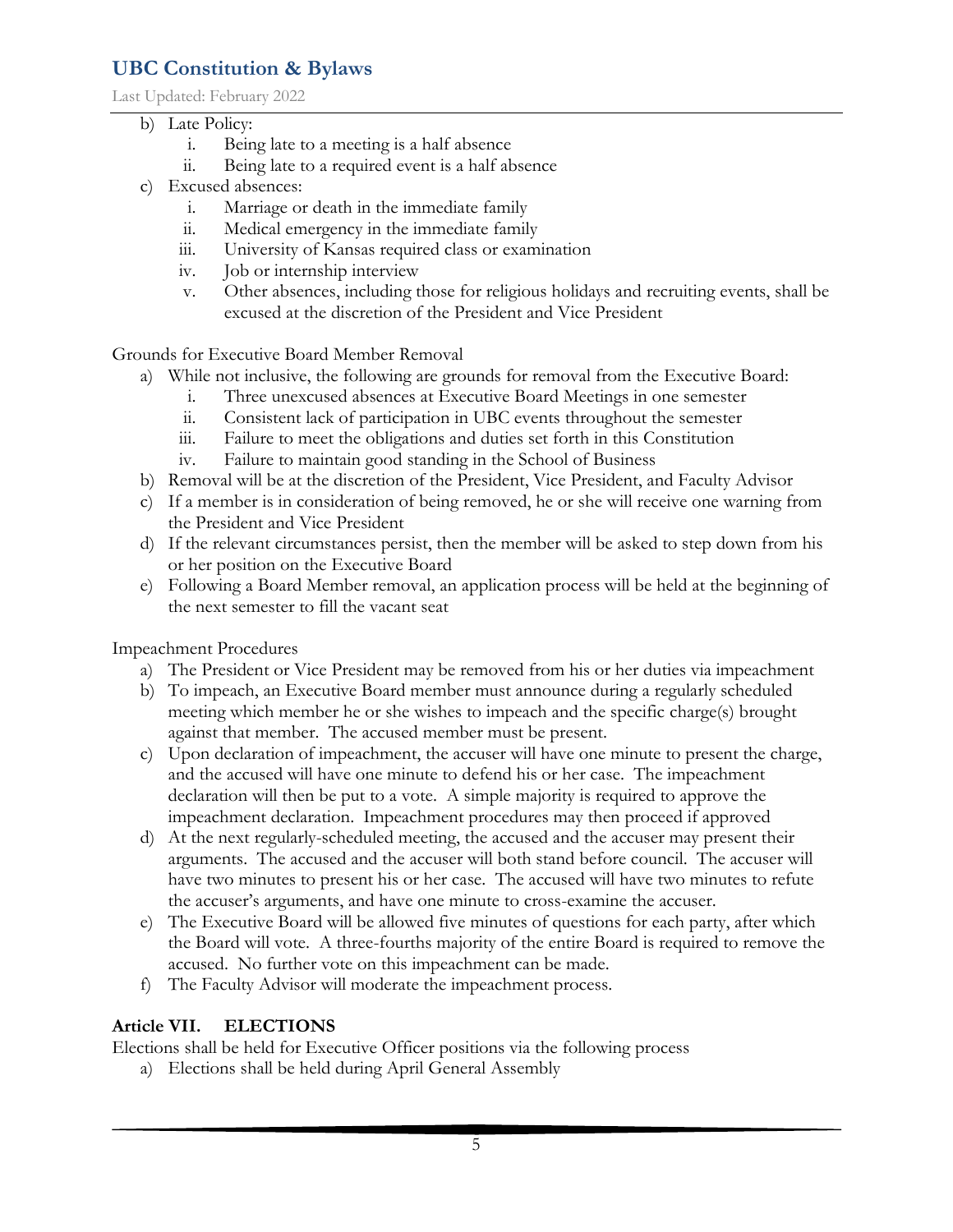- b) All current students are eligible to run pursuant to the Officer requirements in Article VI
- c) Applicants must sign up to run
	- i. Official candidacy sign ups shall open immediately after the third General Assembly of the Spring Semester
	- ii. Applicants must talk to the previous officer about the position they are seeking before signing up
	- iii. Signups shall close the week prior to the scheduled election meeting
	- iv. Presidential and Vice-Presidential candidates may also run for one directorial position if their intentions are declared before the deadline
- d) Each member of the Council shall have one vote
	- i. This includes Executive Officers, General Members, and the representative from each UBC Member Organization
	- ii. A member may not vote unless present for all discussion on the matter. Absentee voting is prohibited
- e) Election proceedings for each position are as follows:
	- i. Individual speeches
	- ii. Questioning
	- iii. Voting (unless the position is uncontested)
	- iv. Announcement
- f) Elections shall be held in the following order:
	- i. President
	- ii. Vice President
	- iii. Contested Director positions in alphabetical order
	- iv. Uncontested Director positions in alphabetical order
- g) All candidates shall have three minutes to give an election speech
	- i. While one candidate is speaking, the other candidates must leave the room
	- ii. The individual speech order will be randomly decided prior to the election meeting
- h) After each candidate has spoken, they shall each answer one question from the outgoing officer
	- i. This question shall be the same for all candidates
- i) After all candidates for a position have spoken, they must leave the room and voting shall commence
- j) Votes shall be counted by the Faculty Advisor
- k) In a contested election, a candidate must receive more than fifty percent of the vote to win
	- i. If no candidate reaches this requirement, a run-off election shall be held between the two candidates receiving the most votes
- l) In the case of a tie, the President's vote shall serve as the tie-breaker
- m) The President shall announce the result immediately following the tally of votes
- n) Newly elected officers shall officially assume their positions on the following Monday
- o) In the event that an Executive Officer is unable to fulfill the term of office to which elected, a special election shall be held at the first General Assembly meeting following resignation

### **Article VIII. SELECTED COUNCIL MEMBERS & REQUIREMENTS**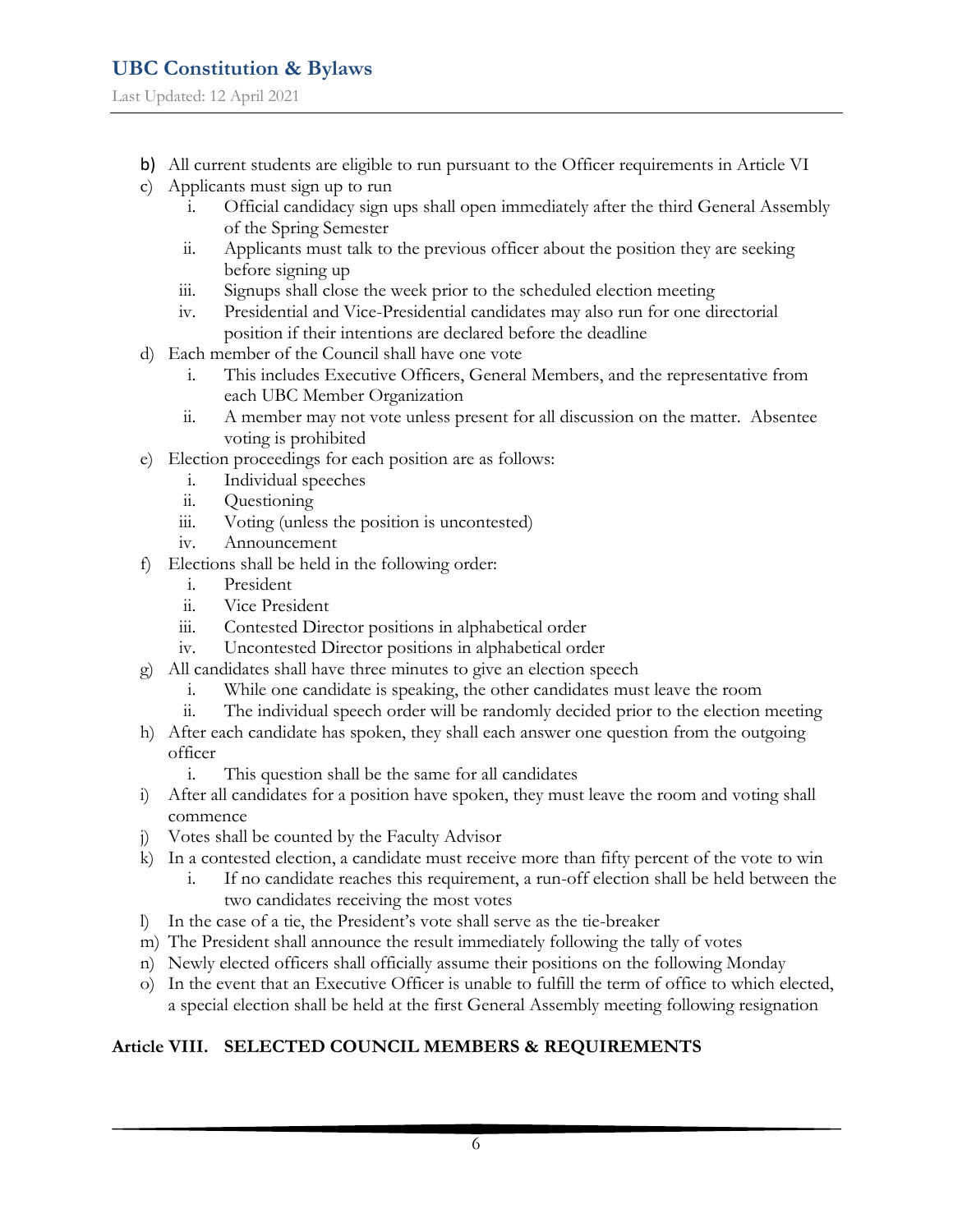Last Updated: February 2022

- a) Appointed UBC members will be organizational members and at-large members
- b) Members will serve on the UBC on a yearly basis provided that they do a satisfactory job of representation of the UBC as designated by the Executive Officers
- c) Should no representative from a club be present at a meeting, they will receive less funding based upon the frequency in which they are not present
- d) There will be a review period by the Executive Officers for all UBC members and clubs at the end of each semester at which each member's and each club's status for the following semester will be determined

### **Article IX. MEETINGS**

UBC shall hold Executive Board meetings twice a month during the Fall and Spring semesters

- a) The meeting day shall be chosen at the beginning of each semester
- b) Special meetings may be called as deemed necessary by the Executive Officers

UBC shall hold General Assembly meetings at 6:30pm once a month

- a) The Executive Board may change General Assembly meeting dates in order to accommodate special circumstances such as holidays and home KU basketball games
- b) General Assembly meetings are open to any student enrolled at the University of Kansas.

### **Article X. ADVISOR**

The UBC and its Executive Officers shall be served by an Advisor selected by mutual agreement among the Administration of the School of Business and the UBC. The Advisor must be a member of the Faculty or Staff of the School of Business, employed at least part-time.

### **Article XI. FINANCES**

The UBC shall use the Commerce Bank Savings Account to deposit and distribute funds. Funds must be deposited within one business day. Expenditure of any UBC money will require review and approval by the advisor. There are no membership dues to be a part of the UBC.

### **Article XII. FUNDING**

- a) Organizational members shall submit a semester budget that includes revenues and expenses for the entire semester. Along with this information they shall provide a desired amount of funding from the UBC. Lastly, the club should include membership figures from the previous semester.
- b) Clubs' budgets will be required to have signatures from both the Club President and Faculty Advisor signaling they have read through the required financials of that respective club
- c) Funding requests shall be due no later than September  $15<sup>th</sup>$  for the Fall semester and February  $15<sup>th</sup>$  for the Spring semester. Failure to submit a copy of the budget proposal by this date will result in no funding for that organization
- d) Submitted budgets in the proper format will be reviewed by the UBC Executive Board and the UBC Faculty Advisor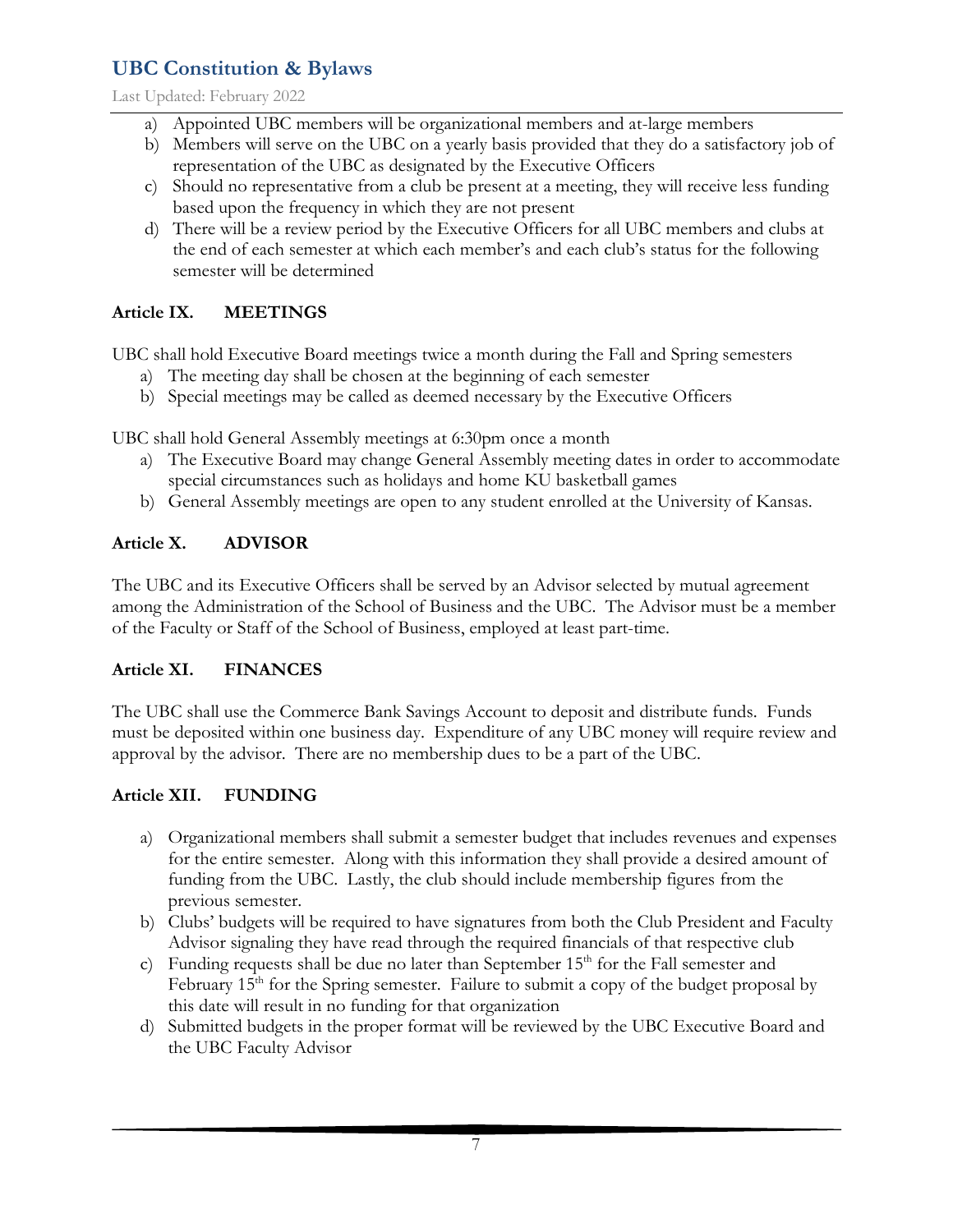- a. The submitted documentation will be entered into the Master Excel Spreadsheet containing formulae and weights to determine the final dispersal amounts to organizations
- b. The categories that determine the final dispersal amount will include Total Membership, Activity Level of that Organization, Proposed Budget, and UBC Meeting Attendance. The weights for these categories are subject to the approval of the Executive Officers
- e) General funding disbursements will be voted on by the Executive Board and will require a two-thirds majority vote to be approved.

#### **Article XIII. AMENDMENTS**

To maintain reasonable consistency in UBC affairs, this Constitution may be amended only as is deemed necessary and proper by the Executive Board. The following stipulations must be adhered to in the amendment process:

- a) This Constitution may be amended by a 2/3 vote of the UBC members in attendance at any regularly scheduled meeting
- b) Proposals must be written and submitted to Executive Officers one week prior to meeting
- c) The Constitution shall be reviewed annually by the UBC Executive Officers at the beginning of the term
- d) Amendments must be fully documented at the end of this Constitution

#### **Amendment I. COMMITTEES**

General Members will each belong to a UBC Committee. Members of each committee will be led by a Committee Chair, elected in the Spring semester. Members will sit on at least one of the four committees including, but not limited to:

*Club Outreach Committee Diversity, Equity, Inclusion and Belonging Committee Marketing Committee Student Voice Committee* 

#### **a. Selection**

Committee applications will open at the beginning of each academic year. Members will be chosen by the Executive Board, and the number of accepted members shall vary yearly depending on the need.

#### **b. Retention**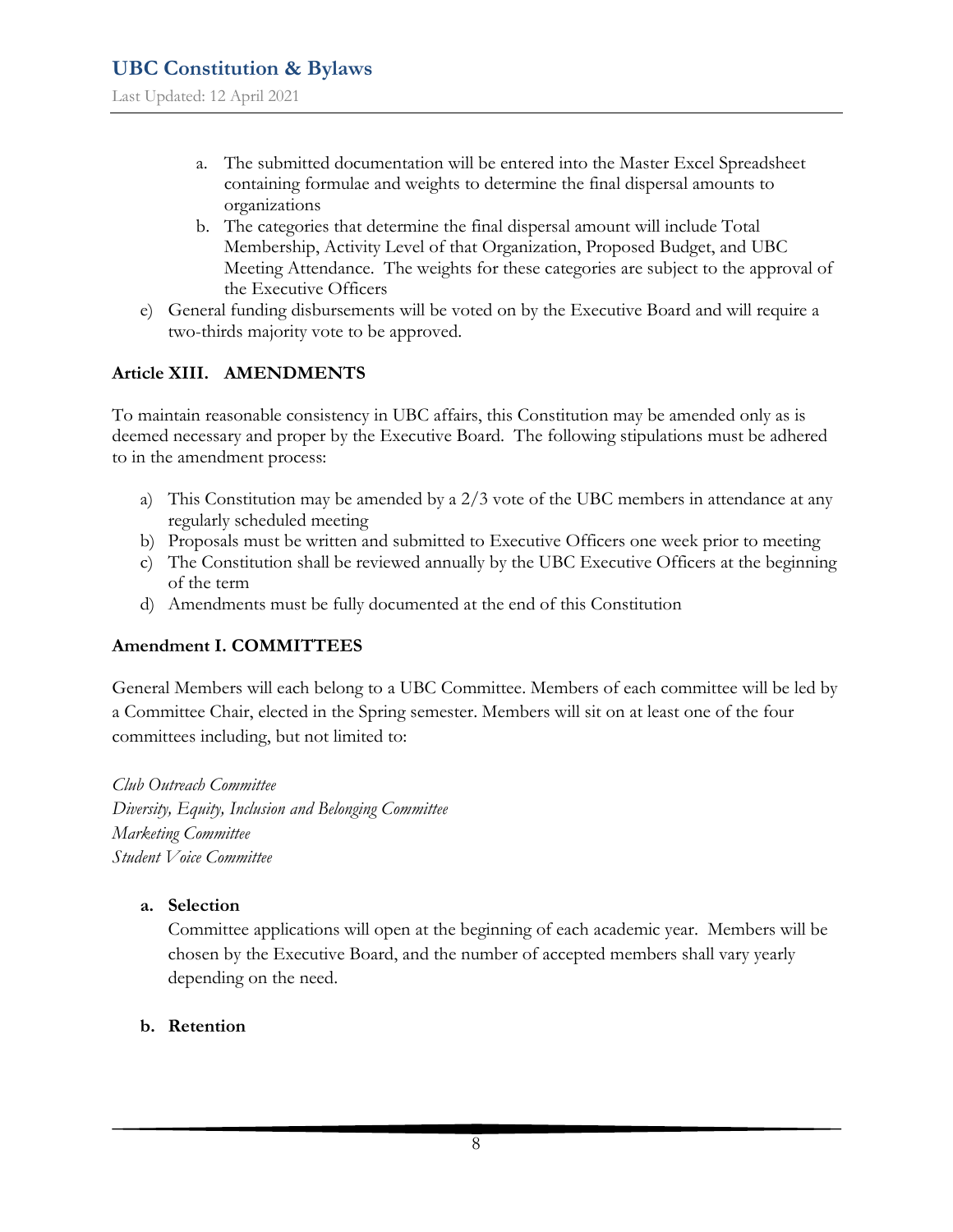Last Updated: February 2022

Once selected, Committee members may retain their spots on UBC, until graduation, provided they remain in good standing with the University, the School of Business, and UBC.

#### **c. Committee Descriptions:**

*Club Outreach Committee* - Enhance the value of UBC affiliation for member organizations by inquiring of needs, improving inter-organizational relationships, and providing valuable programming.

*Diversity, Equity, Inclusion and Belonging* - Celebrate the diversity that exists within the School of Business by promoting initiatives and serving as a resource for students to foster a more inclusive and equitable school community.

*Marketing Committee* - Develop new, innovative content, highlighting the mission and work of the UBC, its member organizations, and the School of Business.

*Student Voice* - Represent and advocate for students of the School of Business by celebrating student success and bridging the gap between students and administration

#### **d. Removal**

All grounds for Executive Board attendance, removal, and impeachment are applicable to Committees Chairs with the discretion of the Executive Board and Faculty Advisor.

#### **Amendment II. KEEP CAP FED CLEAN**

In addition to the funding requirements listed in Article XIII, section D, UBC member organizations must actively participate in the Keep Cap Fed Clean Initiative including:

- a. Organizational participation in a service day for one Friday each semester for one hour.
	- i. Schedule will be released at the beginning of the semester
	- ii. Organizations with smaller membership numbers may be paired with another organization under the discretion of the UBC Executive Board
	- iii. At least two members of each organization must participate
- b. Other activities deemed necessary by the School of Business Administration or the UBC Executive Board, which organizations will be made aware of at the beginning of each semester.

#### **Amendment III. UBC Senator**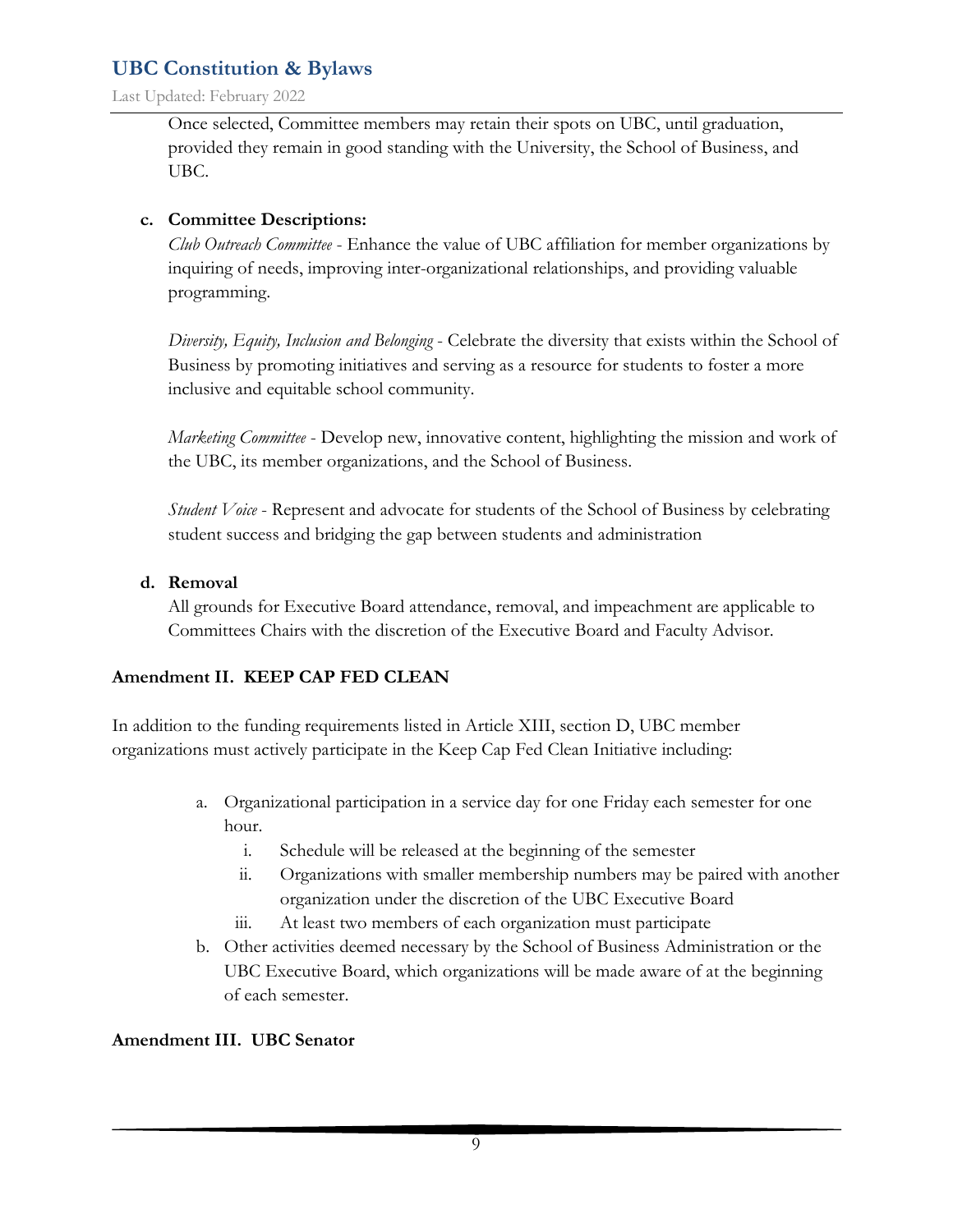In addition to the Executive Officers listed in Article VI, the UBC Senator is an Executive Officer. Therefore, all Executive Officer election procedures, candidate qualifications, attendance, removal, and impeachment policies apply to the UBC Senator.

#### **a. Duty**

*UBC Senator* – Attend weekly KU Student Senate meetings and represent the interests of the UBC

#### **Amendment IV. First Year Intern**

In addition to the Executive Officers listed in Article VI, the First Year Intern is an Executive Officer. Therefore, all Executive Officer election procedures, candidate qualifications, attendance, removal, and impeachment policies apply to the First Year Intern.

#### **b. Duty**

*First Year Intern* – assist and aid the current Executive Board & Committees and become familiar with the inner-workings of the organization.

#### **Amendment V. Committee & Executive Board Collaboration**

To improve communication throughout the UBC, there shall be two executive board members assigned to each of the committee chairs and will be responsible for serving as the bridge between executive and committee activities. The responsibilities for the respective executive board members are as follows:

- 1. Attend the assigned committee's meetings throughout the year
- 2. Participate in committee discussions and decision making via breakout sessions during leadership meetings and other communication platforms

The assignment of executive board members and committee chairs are listed below:

- i. Group One
	- 1. Director of Funding, Director of Outreach, Club Outreach Committee Chair
- ii. Group Two
	- 1. Director of J-Cafe, Director of Marketing, Marketing Committee Chair
- iii. Group Three

1. Vice President, First Year Intern, DEIB Task Force Chair

- iv. Group Four
	- 1. UBC Senator, Director of Events, Student Voice Committee Chair

#### **Amendment VI. Non-Discrimination Policy**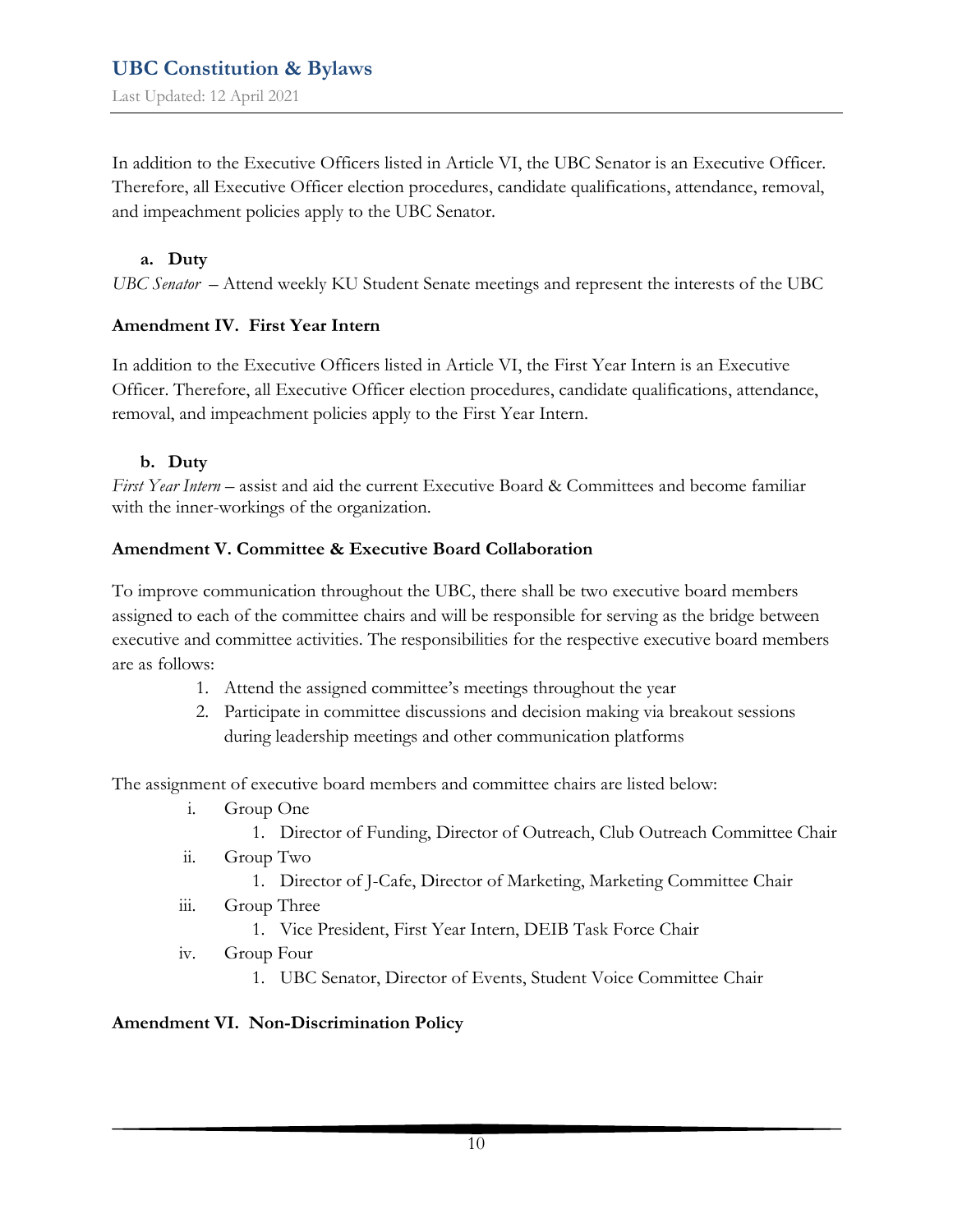#### Last Updated: February 2022

The University of Kansas prohibits discrimination on the basis of race, color, ethnicity, religion, sex, national origin, age, ancestry, disability, status as a veteran, sexual orientation, marital status, parental status, gender identity, gender expression and genetic information in the University's programs and activities. The UBC will uphold this practice by accepting and inviting all students to participate regardless of identity.

#### **Amendment VII. Start-Up Funding**

In addition to the funding rules outlined in Article XII, new UBC member organizations will be eligible for start-up funding. Since new members will not have fulfilled their funding requirements the previous semester, they are entitled to \$200 during their first semester of membership. New member organizations must opt in to receive the funding by communicating with the Director of Funding. This funding will be treated as General Funding regarding what it can be used for. Start-Up funding will be doled out by the Director of Funding when the rest of General Funding Checks are distributed.

### **Amendment VIII. Committee Chair Elections**

- a) In addition to Article VII, annual elections will be held for committee chair positions via the following process:
	- i. Elections shall be held during the UBC Leadership meeting following Executive Officer elections
- b) All current students are eligible to run pursuant to the Officer requirements in Article VI. Recently elected executive officers are ineligible to run.
- c) Applicants must sign up to run
	- i. Official candidacy sign ups shall open along with the Executive Officer positions
	- ii. Applicants must talk to the previous committee chair about the position they are seeking before signing up
	- iii. Signups shall close one week prior to the scheduled election meeting
	- iv. Anyone running for an Executive Officer position can apply for a Committee Chair position. If elected to the Executive Board, their Committee Chair candidacy will close.
	- v. Candidates can initially run for President or Vice President, one of the remaining Executive Board positions, and one of the Committee Chair positions.
- d) Each member of the Council shall have one vote
	- i. This includes Executive Officers and General Members
	- ii. A member may not vote unless present for all discussion on the matter. Absentee voting is prohibited
- e) Election proceedings for each office are as follows:
	- i. Individual speeches
	- ii. Questioning
	- iii. Voting (unless the position is uncontested)
	- iv. Announcement
- f) Elections shall be held in the following order:
	- i. Contested Chair positions in alphabetical order
	- ii. Uncontested Chair positions in alphabetical order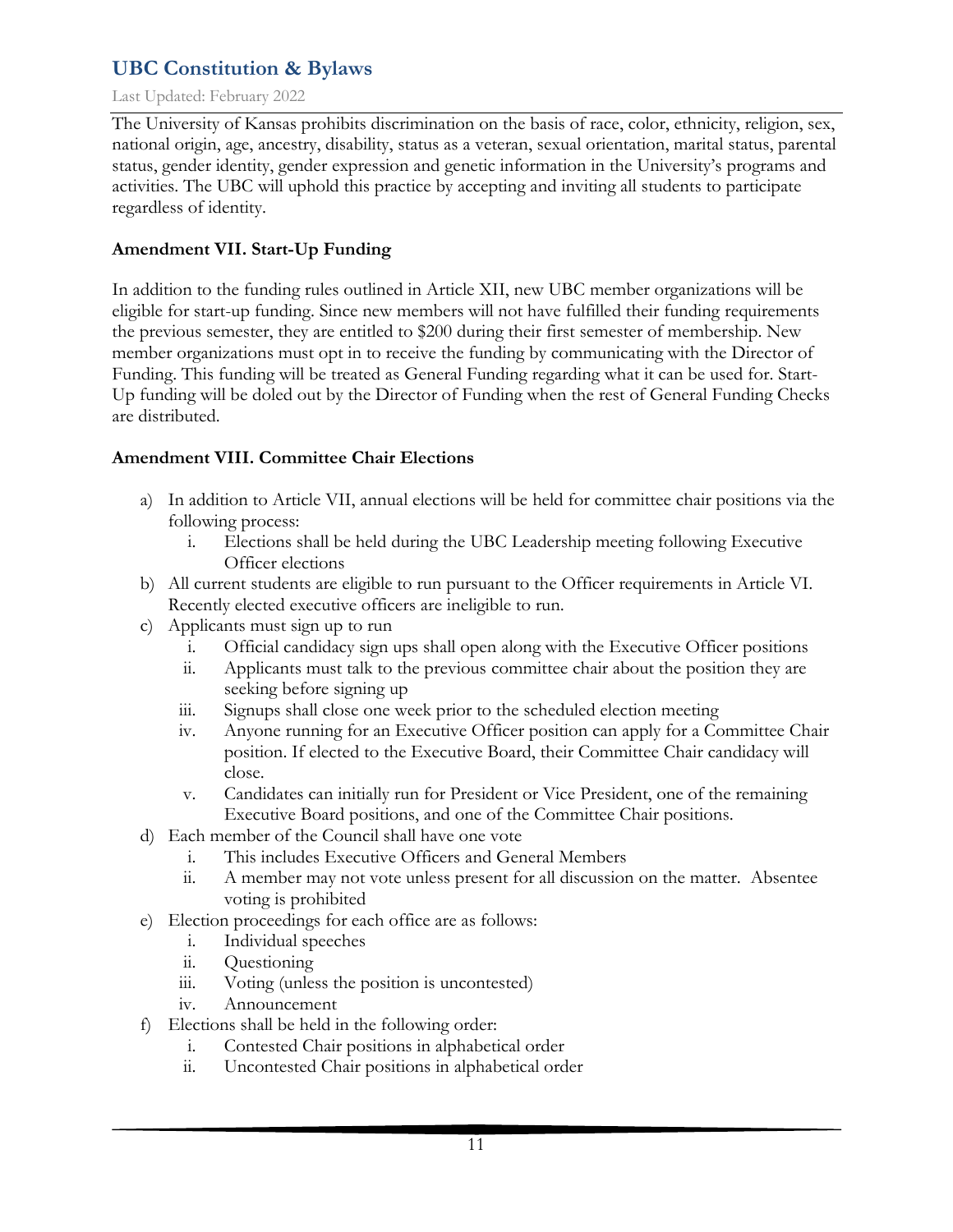Last Updated: 12 April 2021

- g) Committee Chair candidates shall have three minutes to give their speech
	- i. While one candidate is speaking, the other candidates must leave the room
	- ii. The individual speech order will be randomly decided prior to the election meeting
- h) After each candidate has spoken, they shall each answer one question from the outgoing officer
	- i. This question shall be the same for all candidates
- i) After all candidates for a position have spoken, they must leave the room and voting shall commence
- j) Votes shall be counted by the Faculty Advisor
- k) In a contested election, a candidate must receive more than fifty percent of the vote to win
	- i. If no candidate reaches this requirement, a run-off election shall be held between the two candidates receiving the most votes
- l) In the case of a tie, the President's vote shall serve as the tie-breaker
- m) The President shall announce the result immediately following the tally of votes
- n) Newly elected officers shall officially assume their positions on the following Monday
- o) If a Committee Chair is unable to fulfill the term of office to which elected, the Executive Board will be responsible for filling the position.

#### **Amendment IX. Student Membership**

In Addition to Article VIII, the UBC is open to participation and membership of all students regardless of major and background. While Executive Board members must be undergraduate students in the School of Business as stated in Article VI, Committee membership is open to all majors across the University of Kansas. Non-Business students are encouraged to attend UBC General Assemblies and participate with all UBC member organizations.

All other rules that apply to student membership will continue as stated. Elections for the Executive Board and Committee Chair positions will continue as outlined in Article VII and Amendment VIII. The Executive Board and Committee members will be eligible to vote in both elections and UBC Representatives will be able to vote in the Executive Board Elections.

#### **Article XIV. WITNESS AND APPROVAL**

This Constitution has been reviewed, voted upon by the UBC, and approved as attested by the following:

> \_\_\_\_\_\_\_\_\_\_\_\_\_\_\_\_\_\_\_\_\_\_\_\_\_\_ UBC President

**Kelvie Crabb**

\_\_\_\_\_\_\_\_\_\_\_\_\_\_\_\_\_\_\_\_\_\_\_\_\_\_ UBC Faculty Advisor

**L. Paige Fields**

Dean of the School of Business

**Lauren Kish**